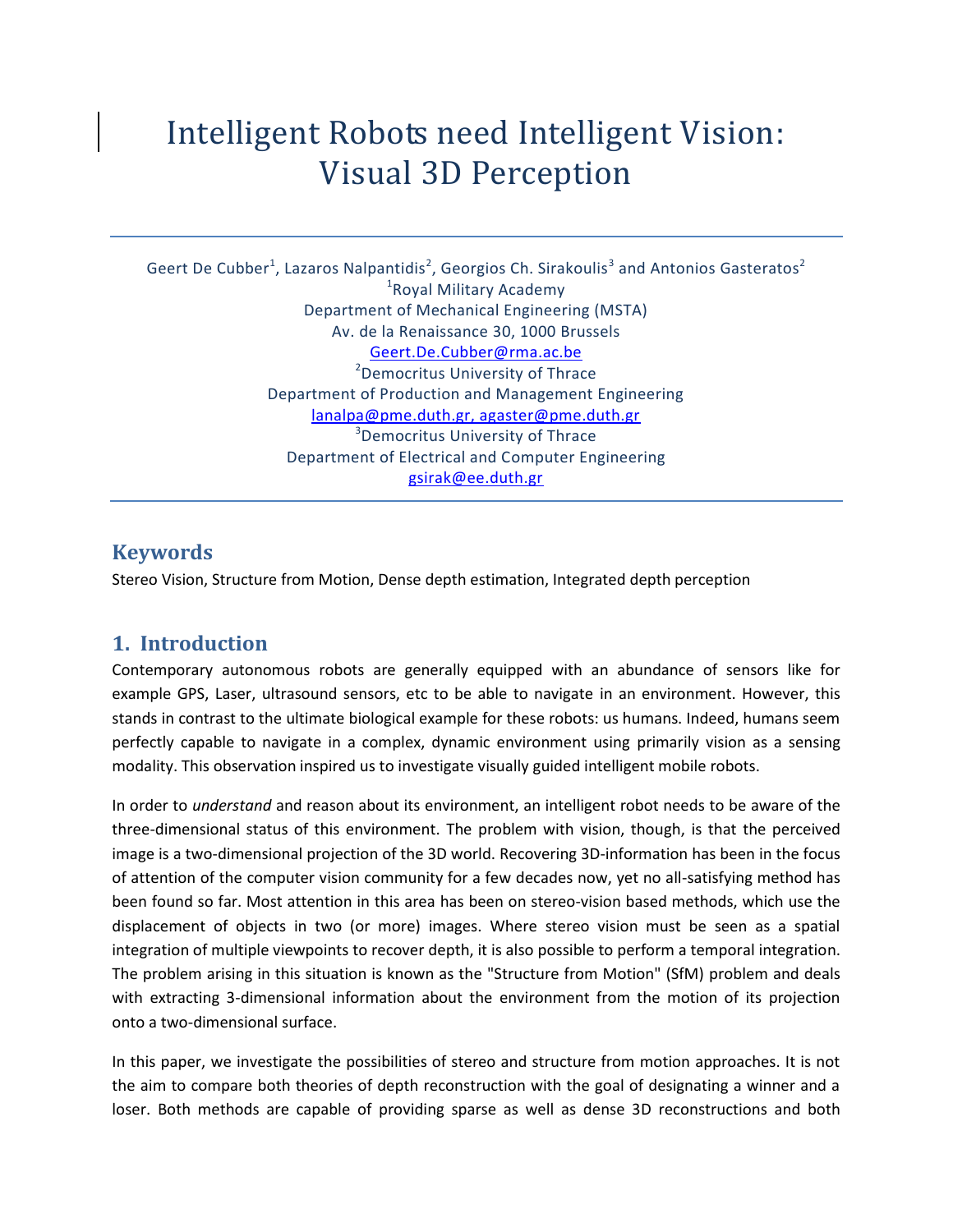approaches have their merits and defects. The thorough, year-long research in the field indicates that accurate depth perception requires a combination of methods rather than a sole one. In fact, cognitive research has shown that the human brain uses no less than 12 different cues to estimate depth. Therefore, we also finally introduce in a following section a methodology to integrate stereo and structure from motion.

The idea of this approach is sketched on [Figure 1.](#page-1-0) The setup we consider for this approach is that of a stereo vision system installed on a mobile robot. While navigating in the environment, the different camera images can be interpreted in several ways to obtain a structural 3D view of the environment. Stereo vision employs the differences in the left and right camera images to obtain a sparse 3D reconstruction, which can be upgraded to a dense reconstruction. In a similar manner, SfM employs the movement between two successive camera images to infer sparse, and eventually also dense, depth information. Finally, all these cues are integrated to obtain a better reconstruction result, bringing together the advantages of stereo and SfM- based approaches.



<span id="page-1-0"></span>**Figure 1: Overview of the sparse and dense 3D reconstruction techniques discussed in this paper: Stereo vision extracts 3D information from left-to-right image correspondences, whereas Structure from Mtion (SfM) uses inter-frame correspondences. Integration of these results can lead to optimized 3D reconstructions.**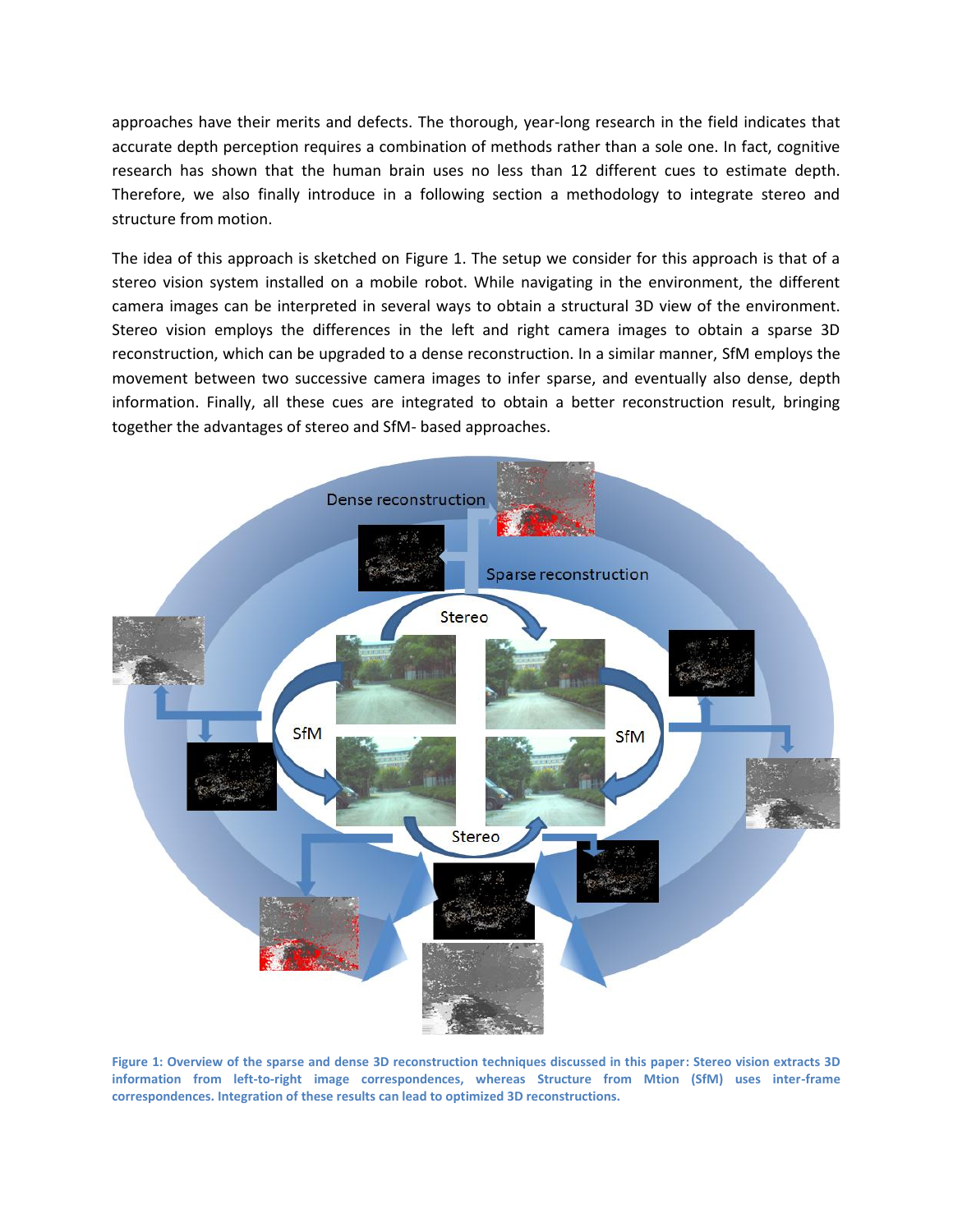The remaining of this paper is organized as follows: sections 2 and 3 respectively explain the stereovision and SfM-based 3D reconstruction approaches in more detail. Section 4 explains how the results of both methods can be fused to from an optimized model.

### **2. Stereo Vision**

Stereo vision deals with the issue of stereo correspondence and depth estimation. It is of great importance in the field of machine vision, virtual reality, robot navigation and environment reconstruction as well as in many other aspects including production, security, defence, exploration and entertainment. Calculating the distance of various points or any other primitive in a scene relative to the position of a camera is one of the important tasks of a computer vision system. The most common method for extracting depth information from intensity images is by means of a pair of synchronized camera-signals, acquired by a stereo rig [\[3\].](#page-6-0) The point to point matching between the two images from the stereo setup derives the disparity map. The difference on the horizontal coordinates of these points is the disparity. The disparity map consists of all disparity values of the image. Having extracted the disparity map, problems such as 3D reconstruction, positioning, mobile robot navigation, obstacle avoidance, etc., can be dealt with in a more efficient way.

To determine the correspondence of two points lying in the two images, it is necessary to measure the similarity of the points. The point to be matched without any ambiguity should be distinctly different from its surrounding pixels. Several algorithms have been proposed in order to address this problem. However, every algorithm makes use of a matching cost function so as to establish correspondence between two pixels [\[4\].](#page-6-1) The most common ones are absolute intensity differences (AD), the squared intensity differences (SD) and the normalized cross correlation (NCC). The selection of the appropriate disparity value for each pixel is performed afterwards. In many cases this is an iterative process. An additional disparity refinement step is frequently used.

Stereo correspondence algorithms can be grouped into those producing sparse output and those giving a dense result. Feature based methods stem from human vision studies and are based on matching segments or edges between two images, thus resulting in a sparse output [\[12\].](#page-7-0) This disadvantage, dreadful for many purposes, is counterbalanced by the accuracy and speed obtained. However, contemporary applications demand more and more dense output. In order to categorize and evaluate stereo algorithms producing dense output, a context has been proposed [\[9\].](#page-6-2) According to this, dense matching algorithms are classified in local and global ones. Local methods (area-based) swap accuracy with speed. The disparity computation at a given point depends only on intensity values within a finite support window [\[14\].](#page-7-1) Global methods (energy-based) are time consuming but very accurate. Their goal is to minimize a global cost function, which combines data and smoothness terms, taking into account the whole image [\[2\].](#page-6-3) Of course, there are many other methods that are not strictly included in either of these two broad classes.

Algorithms resulting in sparse disparity maps are very useful when fast depth estimation is required and at the same time detail, in the whole picture, is not so important. This type of algorithms tends to focus on the main features of the images, i.e. edges, leaving occluded and poorly textured areas unmatched.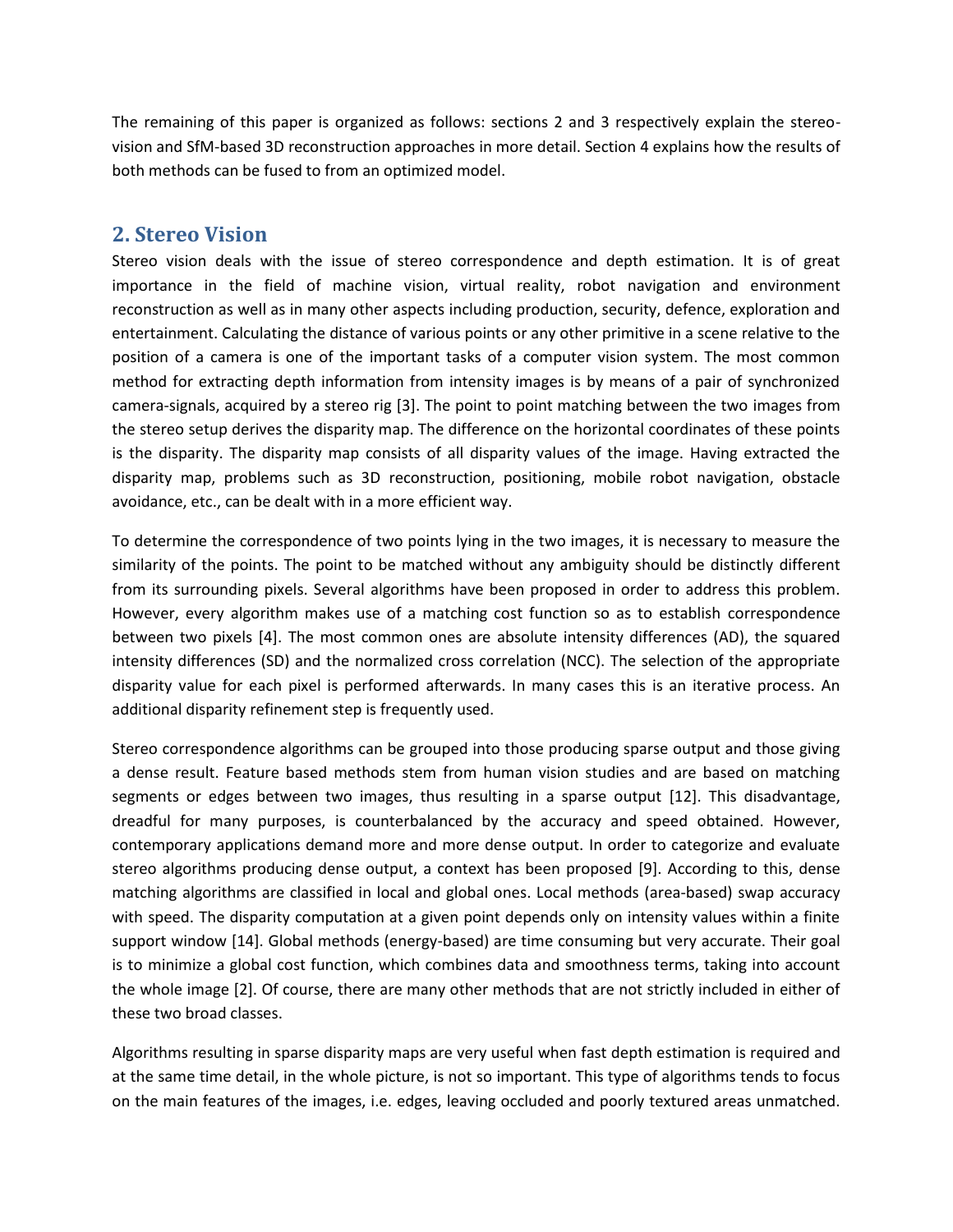Disparity and hence reconstructed depth is calculated only for those features. Consequently high processing speeds, accurate and reliable results but with limited density are achieved.

Methods that produce dense disparity maps gain popularity as the computational power grows. Moreover, contemporary applications are benefited by, and consequently demand dense depth information. This kind of algorithms assigns disparity values for almost every pixel of the input images. On the other hand they are more computational demanding compared to the sparse ones. Autonomous robot navigation requires high execution speed and dense information in order the robot to be able to navigate itself in real-time. The most appealing choice is a local, Sum of Absolute Differences (SAD) based method. Such a method is rapidly executed and its results can be further improved in a postprocessing stage.

It is obvious that both sparse and dense output producing algorithms have their own advantages and limitations. Methods leading to sparse reconstruction are generally fast and accurate. On the other hand dense reconstruction, despite being more computation and time demanding, is more suitable for contemporary applications, such as robot navigation.

#### **2. Structure from Motion**

Stereo vision relates two images which are displaced slightly in place to recover depth information from the difference in projection on the 2 camera image fields. When only one camera is present, it is also possible to perform the same relation between two camera images from the same imaging device which are displaced slightly in time. The problem arising in this situation is known as the "Structure from Motion" (SfM) problem and deals with extracting 3-dimensional information about the environment from the motion of its projection onto a two-dimensional surface. The extra difficulty as opposed to stereo vision is that in the case of SfM the spatial relationship between the two camera viewpoints is a priori unknown. Indeed, in stereo vision, the stereo rig is generally a fixed setup of 2 cameras, whereas in SfM the camera undergoes an unknown motion pattern between 2 shots. This means that the camera motion first needs to be estimated precisely before 3D reconstruction is possible.

In general, there are two approaches to SfM. The first, feature based method is closely related to stereo vision. It uses corresponding features in multiple images of the same scene, taken from different viewpoints. The basis for feature-based approaches lies in the early work of Longuet-Higgins [\[7\],](#page-6-4) describing how to use the epipolar geometry for the estimation of relative motion. These techniques have matured a lot over the past two decades, but – of course - they only deliver sparse 3D information. The second approach for SfM uses the optical flow field as an input instead of feature correspondences. Optical flow is the distribution of apparent velocities of movement of brightness patterns in an image. Optical flow can arise from relative motion of objects and the viewer. Consequently, optical flow can give important information about the spatial arrangement of the objects viewed and the rate of change of this arrangement. The applicability of the optical flow field for SfM calculation originates from the epipolar constraint equation which relates the optical flow, or the apparent image motion field, to the relative camera motion (translation and rotation) and 3D structure in a non-linear fashion.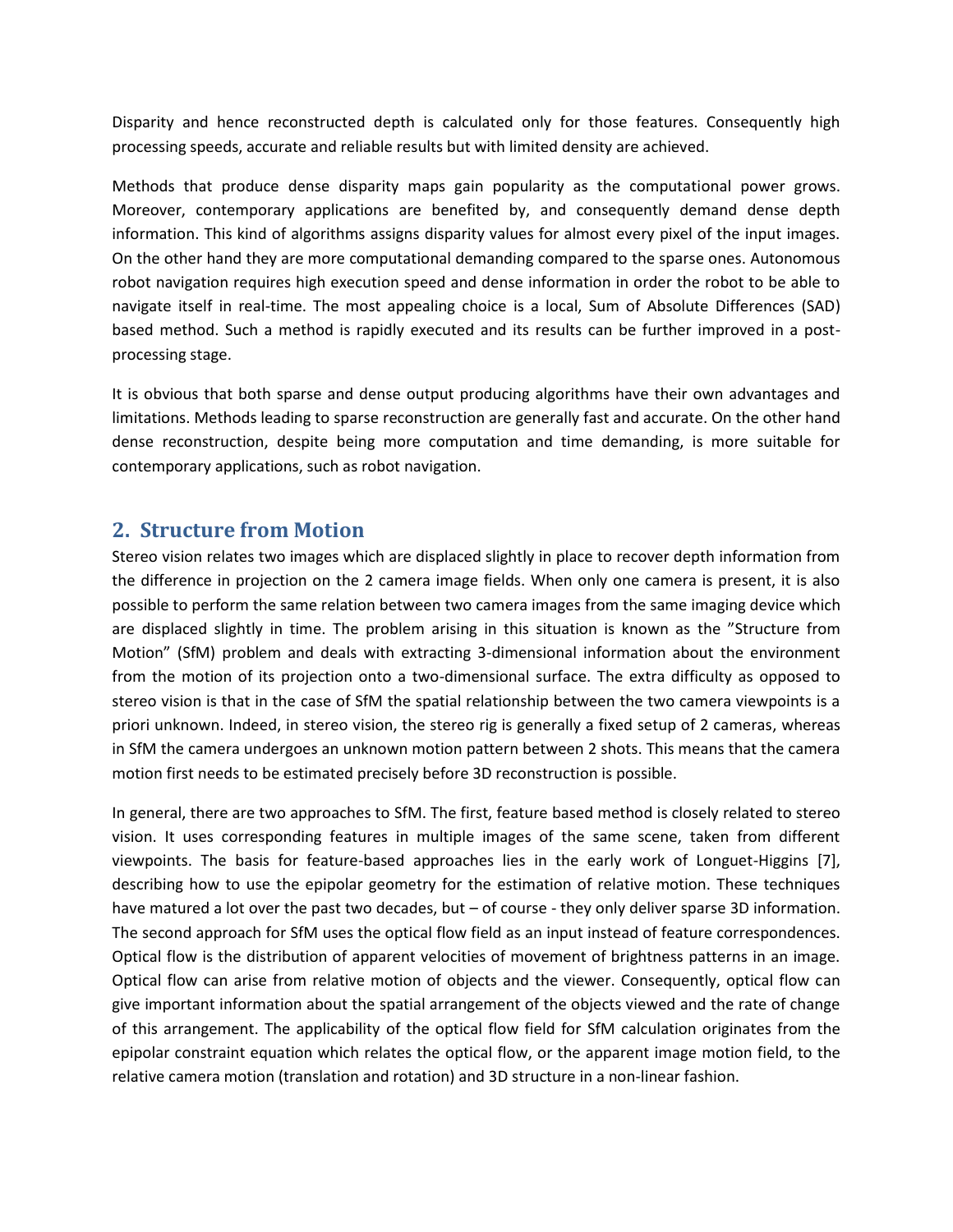Sparse feature-based approaches are based upon the work of Longuet-Higgins [\[7\],](#page-6-4) introducing the 8 points algorithm. It features a way of estimating the relative camera motion, using the essential matrix, which constrains feature points in two images. The first problem with these feature based techniques is of course the retrieval of correspondences, a problem which cannot be reliably solved in image areas with low texture. From these correspondences, estimates for the motion vectors can be calculated, which are then used to recover the depth. An advantage of feature based techniques is that it is relatively easy to integrate results over time, using bundle adjustment [\[11\]](#page-7-2) or Kalman filtering [\[6\].](#page-6-5) Bundle adjustment is a maximum likelihood estimator that consist in minimizing the re-projection error. It requires a first estimate of the structure and then adjusts the bundle of rays between each camera and the set of 3D points.

For dense 3D reconstruction from motion, the first question to ask is what kind of input data one could use. For motion, what is available to people is the optical flow, which is the best we can hope to recover starting from the intensity images alone. Optical flow is defined [\[5\]](#page-6-6) as apparent motion of brightness patterns observed when a camera is moving relative to the objects being imaged. It can be represented with a two-dimensional velocity vector associated with each point on the image plane. It contains important information about cues for region and boundary segmentation, shape recovery, and so on. A dense optical flow field provides an excellent starting point for 3D reconstruction. In the literature, there exist numerous computational approaches for estimating optical flow, The optical flow is related to the structure and motion parameters through the rigid motion equation. This allows us to write the depth *d* of each image pixel x as a function of camera translation t and rotation  $\omega$  and optical flow  $\boldsymbol{u}$ : *d*=*d*(*x,t,,u*). We can now exploit this information to do the 3D reconstruction, as knowing the optical flow and the motion parameters, the depth field can calculated directly. This process is called backprojection. The problem is that backprojection alone is very sensitive to errors. In practice, to reconstruct a dense depth field, it is necessary to maximize the information which can be retrieved out of the given data. Dense 3D reconstruction algorithms can be roughly subdivided into two categories depending on how they deal with this problem. On one hand, there are volume based approaches [\[10\].](#page-7-3) Examples are voxel coloring, photo hulls, and level sets. They use a large amount of images integrated into a single scheme. These approaches use a discretized volume and restrict possible depth values (3D points) to a predefined accuracy. A second series of methods are pixel-based approaches [\[1\],](#page-6-7) which do not need 3D discretization and compute depth (disparity) with higher precision for every pixel. These approaches are often based upon the iterative solution of a partial differential equation (PDE) minimizing an energy functional. Pollefeys presented in [\[8\]](#page-6-8) an approach to solve the dense reconstruction problem by combining state-of-the-art algorithms for uncalibrated projective reconstruction, self- calibration and dense correspondence matching.

Dense SfM is a fairly young evolution, as it is only recent that the computing power required for these approaches is available to a wider audience. As a result, these approaches are still a field of much research and haven't matured completely. This means that the results are still sometimes unreliable and that computing times are generally large. Sparse SfM approaches on the other hand are nowadays capable of providing qualitative results very fast. However, it must be noted that they only provide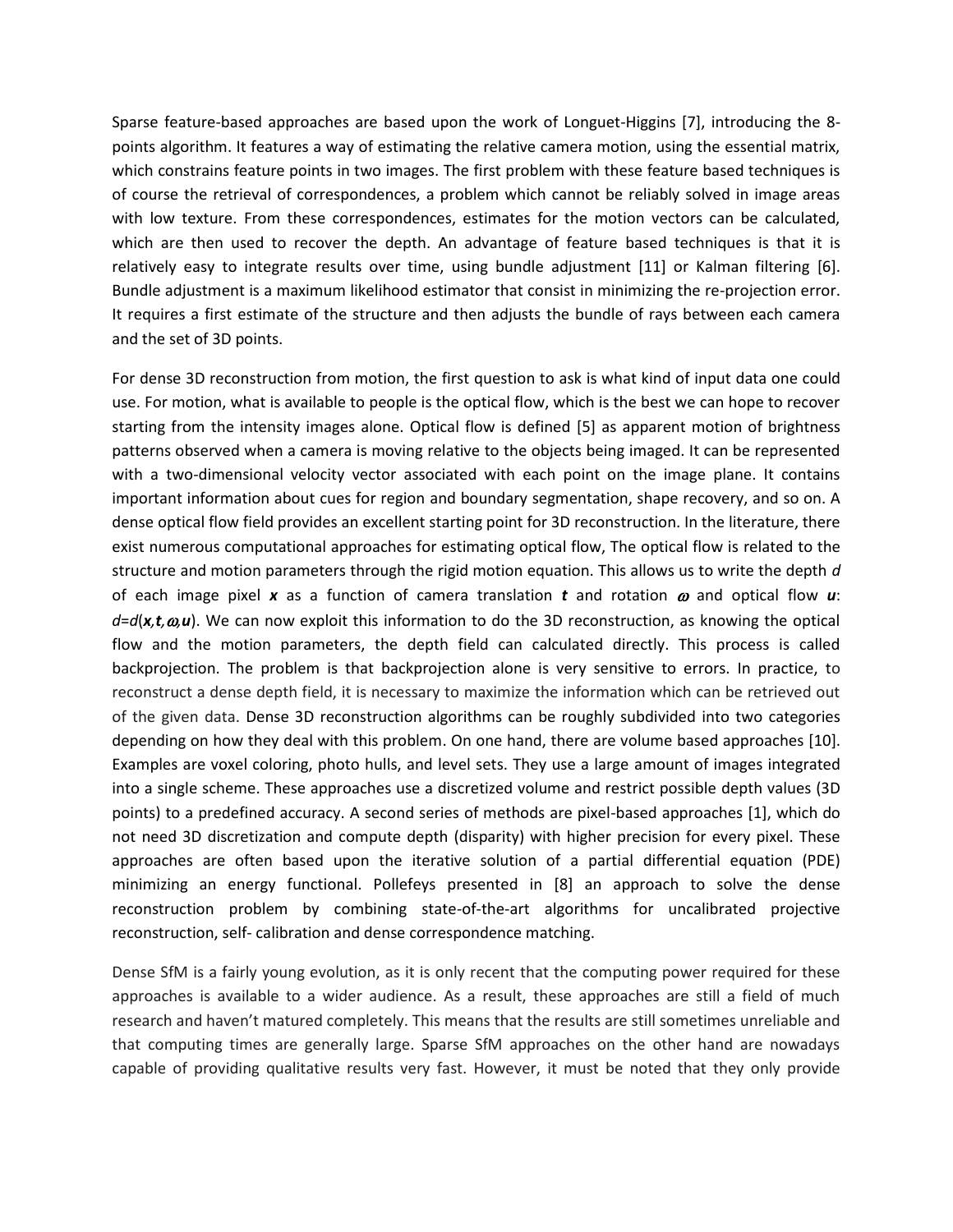sparse data and that most experiments are performed under controlled lab circumstances. More research is needed to improve their performance on complex large outdoor scenes.

## **3. Integrated Depth Perception**

Generally speaking, to estimate 3D motion and structure from multi-view image sequences, it is desirable to fuse stereo and motion constraints to some exten[t \[13\].](#page-7-4) However, combining motion/stereo constraints from multi-view image sequences requires extra caution. This is because some points in the reference image may be invisible (occluded) in another view. If the algorithm is not aware of this and still combines the motion and stereo constraints from the occluded view, the results could be very wrong. Stereo and SfM essentially return the same data: a sparse point cloud or a dense surface representation. In the sparse case, the problem is that the SfM point cloud is scaled, whereas stereo can measure absolute depths. Therefore we need to re-scale the SfM and stereo point clouds to the same dimensions. In the dense case, the problem is similar, only the input data is different. Indeed whereas in the sparse case point clouds are considered, dense 3D reconstructions are often not represented as 3D point clouds but as maps of surface normals, curvature-based descriptors, 2D depth images (depth maps), meshes, … In order not to complicate the analysis, we will here consider only 3D point clouds, such that the problems of sparse and dense 3D model integration can be treated together.

A common approach towards the problem of matching 2 point clouds is the Iterative Closest Point (ICP) algorithm presented in [\[15\].](#page-7-5) This method optimizes a set of free-form curves represented by a set of chained points to come to an optimal 3D representation. The data of the space curves are available in the form of a set of chained 3-D points from the stereo or SfM algorithm. The key idea underlying the ICP approach is the following. Given that the motion between two successive frames is small, a curve in the first frame is close to the corresponding curve in the second frame. By matching points on the curves in the first frame to their closest points on the curves in the second, we can find a motion that brings the curves in the two frames closer (i.e., the distance between the two curves becomes smaller). Iteratively applying this procedure, the algorithm yields successively better motion estimates. The algorithm to obtain a unified sparse point cloud can thus be summarized as follows [\[15\]:](#page-7-5)

- Input 2 3D frames of space curves where each curve is a set of chained 3D points obtained from a 3D reconstruction algorithm
- Find the closest points by satisfying distance and orientation constraints
- Update the matching through statistic analysis of distances
- Compute the motion between the 2 frames from the updated matches
- Apply the estimated motion to all points
- Iterate until convergence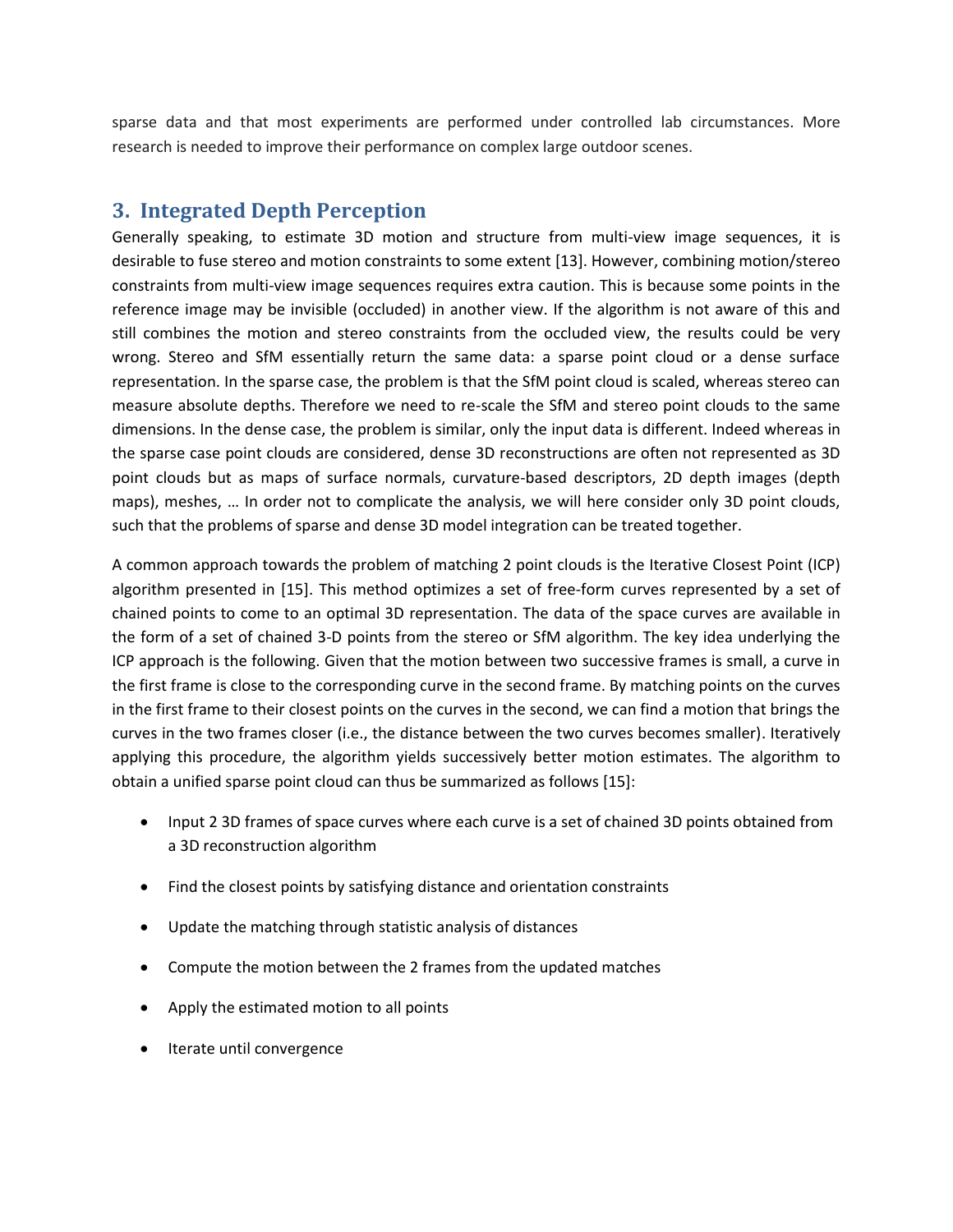## **4. Conclusions**

In this paper we have discussed 2 paradigms for 3D reconstruction: stereo vision and structure from motion. When considering sparse reconstruction, stereo vision is now able to produce excellent results at high framerates as long as the environment is well-textured. Due to the fact that structure from motion algorithms always need an extra processing step to estimate the camera movement, their results are more error prone and require more processing time, although this is still falls into reasonable delays in the sparse case. SfM approaches offer the evident benefit that only 1 simple camera is necessary, whereas a stereo rig is still specialized equipment.

When dense reconstruction is concerned, multiple techniques have been developed to upgrade the sparse stereo reconstruction to a dense one at reasonable framerates. These techniques work quite well in man-made environments where the form of objects can be estimated or where piecewise planarity constraints can be imposed. In natural conditions, more research is still needed. Dense SfM approaches have the major disadvantage of disposing of a very long processing pipeline, making them extremely slow. They also face the same problems as dense stereo reconstruction techniques when presented large outdoor scenes.

The question is not which one of these techniques is the best one. It can be easily shown that humans use both methods to perceive depth. In order for robots to robustly see in 3 dimensions, we also presented an approach to combine the advantages of both approaches in an integrated framework.

# **5. Acknowledement**

The research work presented in this paper has been funded by the View-Finder FP6 IST 045541 Project.

# **6. Bibliography**

- <span id="page-6-7"></span>[1] L. Alvarez, R. Deriche, J. Weickert, and J. Sanchez. Dense disparity map estimation respecting image discontinuities: A PDE and scale-space based approach. In IAPR International Workshop on Machine Vision Applications, 2000.
- <span id="page-6-3"></span>[2] M. Bleyer and M. Gelautz. A layered stereo algorithm using image segmentation and global visibility constraints. International Conference on Image Processing, 2004.
- <span id="page-6-0"></span>[3] O.Faugeras. Three-dimensional computer vision: a geometric viewpoint. MIT Press, Cambridge, Ma, 1993
- <span id="page-6-1"></span>[4] H. Hirschmuller and D. Scharstein. Evaluation of Cost Functions for Stereo Matching. IEEE Computer Society Conference on Computer Vision and Pattern Recognition, 2007.
- <span id="page-6-6"></span>[5] Horn. Robot Vision. MIT Press, Cambridge, Ma, 1979.
- <span id="page-6-5"></span>[6] H. Jin, P. Favaro and S. Soatto. A semi-direct approach to structure from motion. The Visual Computer, 19(6):377–394, October 2003.
- <span id="page-6-4"></span>[7] H. C. Longuet-Higgins. A computer algorithm for reconstructing a scene from two projections. Nature, 293(5828):133135, September 1981.
- <span id="page-6-8"></span>[8] M. Pollefeys, R. Koch, M. Vergauwen, and L. Van Gool. Automated reconstruction of 3d scenes from sequences of images. ISPRS Journal Of Photogrammetry And Remote Sensing, 55(4):251–267, 2000
- <span id="page-6-2"></span>[9] D. Scharstein and R. Szeliski. A Taxonomy and Evaluation of Dense Two-Frame Stereo Correspondence Algorithms. International Journal of Computer Vision 47 (1-3):7-42, 2002.